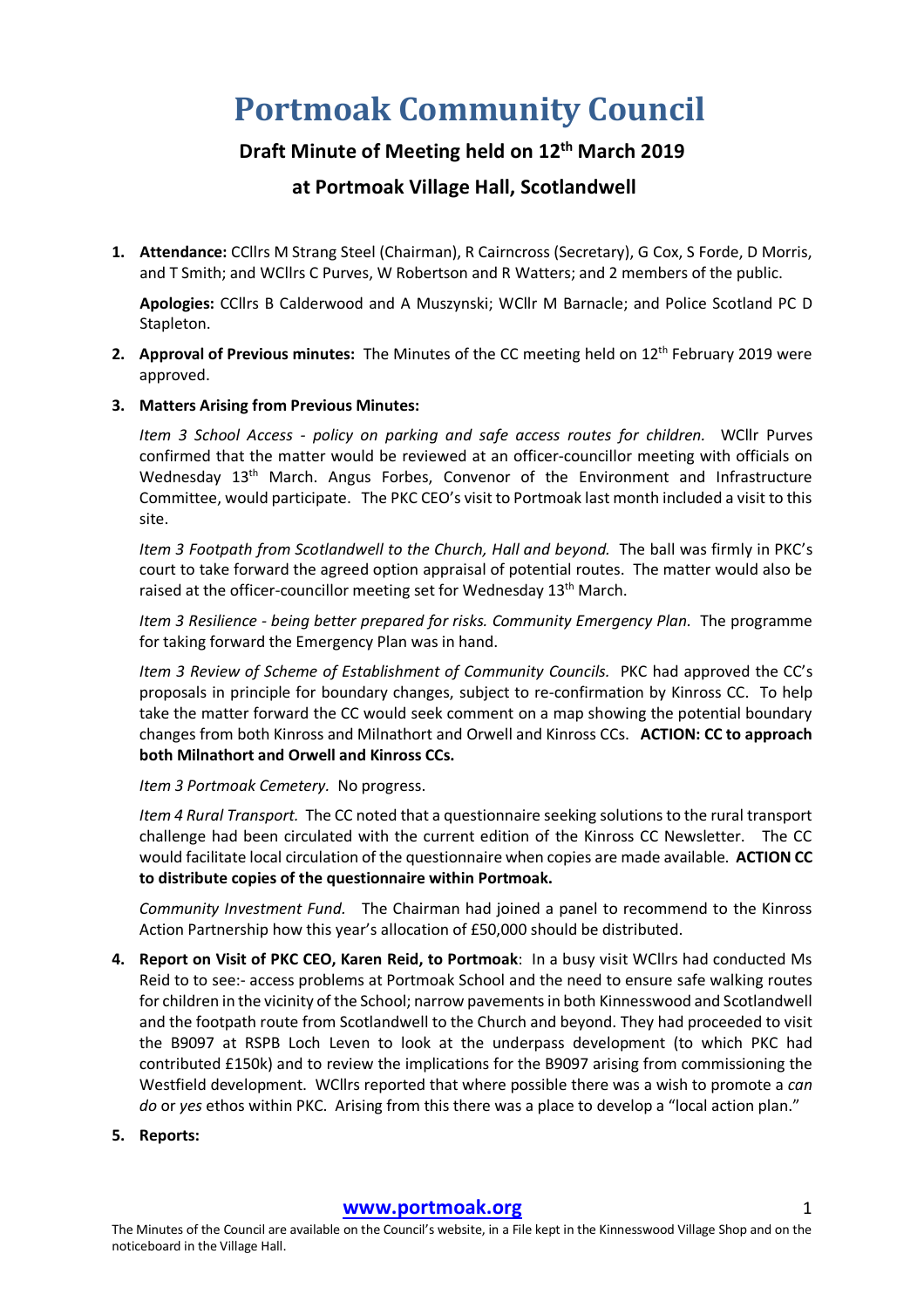- **1. Police:** The CC noted the local report from PC D Stapleton there had been no local crime. The CC also noted the Area Commander Bulletins of:  $13<sup>th</sup>$ ,  $20<sup>th</sup>$ , and  $27<sup>th</sup>$  February and of  $6<sup>th</sup>$ March.
- 2. **Treasurer:** The balance at the month ending 28<sup>th</sup> February 2019 was £362.80 in the General Account; and £1,144.27 in the Michael Bruce Way Account giving a total of £1,507.07. The "Holding Account" No. 3 now held £0.00. The Chairman reported that, with the termination of the CC's longstanding programme to take Stephen's Field into community ownership, it had been faced with an historic liability to meet outstanding legal expenses. PKC had recently agreed to assist the CC in meeting this labiality. Details will be made available in the CC accounts in due course.
- 3. **Planning:** to include:
	- 1. *Report on visit of WCllr Roz McCall,* Convenor, Planning and Development Management Committee. The CC had been pleased to welcome Ms McCall to the monthly meeting of its Management Group. This had been a pleasant, thoughtful and constructive visit covering a wider range of topics including: the operation of the Council's Scheme of Delegation (which governed the process by which local planning applications were determined); and whether there should be more than one "Planning Committee." It was evident that across Scotland's Local Authorities there was a range of practice with some authorities taking an objection from a community council as a reason for referral to a "planning committee". WCllrs were of the view that this was a matter that PKC could consider but that it would need to be supported by a sound case. The matter would be explored with other PKC community councils. **ACTION: the Chairman will write to all PKC CC Chairmen seeking their views on a) whether a CC objection to a planning application should trigger a referral to the Development Management Committee; and b) whether there should be more than one such committee, as there was elsewhere – such as Fife Council which has three area planning committees.**
	- *2. New applications*:
	- *a) 19/00193/FLL Benarty,* Wester Balgedie. Alterations, Extension and New Garage. No Comment.
	- *3. Progress with Developments:*
	- a) **18/00667/FLL.** Former Lomond Inn, Kinnesswood. No progress.
	- b) **FIFE 17/03377/FUL Westfield,** Erection of gas-fired generation peaking plant. Fife Council had now granted approval subject to conditions. Of note were those relating to a potential noise disruption.
	- 4. *LDP2, Consultation on Supplementary Guidance*: The CC will finalise its comments shortly.
	- **5.** *Removal of Public Comments on Planning Applications from Public Access*: Along with Kinross CC, the Kinross Civic Trust and others the CC had written to PKC in support of WCllr Purves' original letter of concern. PKC had now received a copy of the reply to WCllr C Purves confirming revised arrangements. It will now amend its timescale for withdrawing this information from one year to four years. This will allow the time for a planning permission to expire (3 years), a renewal to be submitted, as well as time for an appeal (to Scottish Government as well as the Local Review Body), time for that decision to be made and any appeal to the Court of Session. All letters will remain on public view through the PKC Public Access system for the same period of time. The CC acknowledged this was a positive and practical response though it did not answer the point of principle raised here. There was a question of whether or not this did indeed depart from the General Data Protection Regulation (GDPR). The Chairman would look further at this matter. **ACTION: Chairman to explore the role of the GDPR in this particular situation.**

## **www.portmoak.org** 2